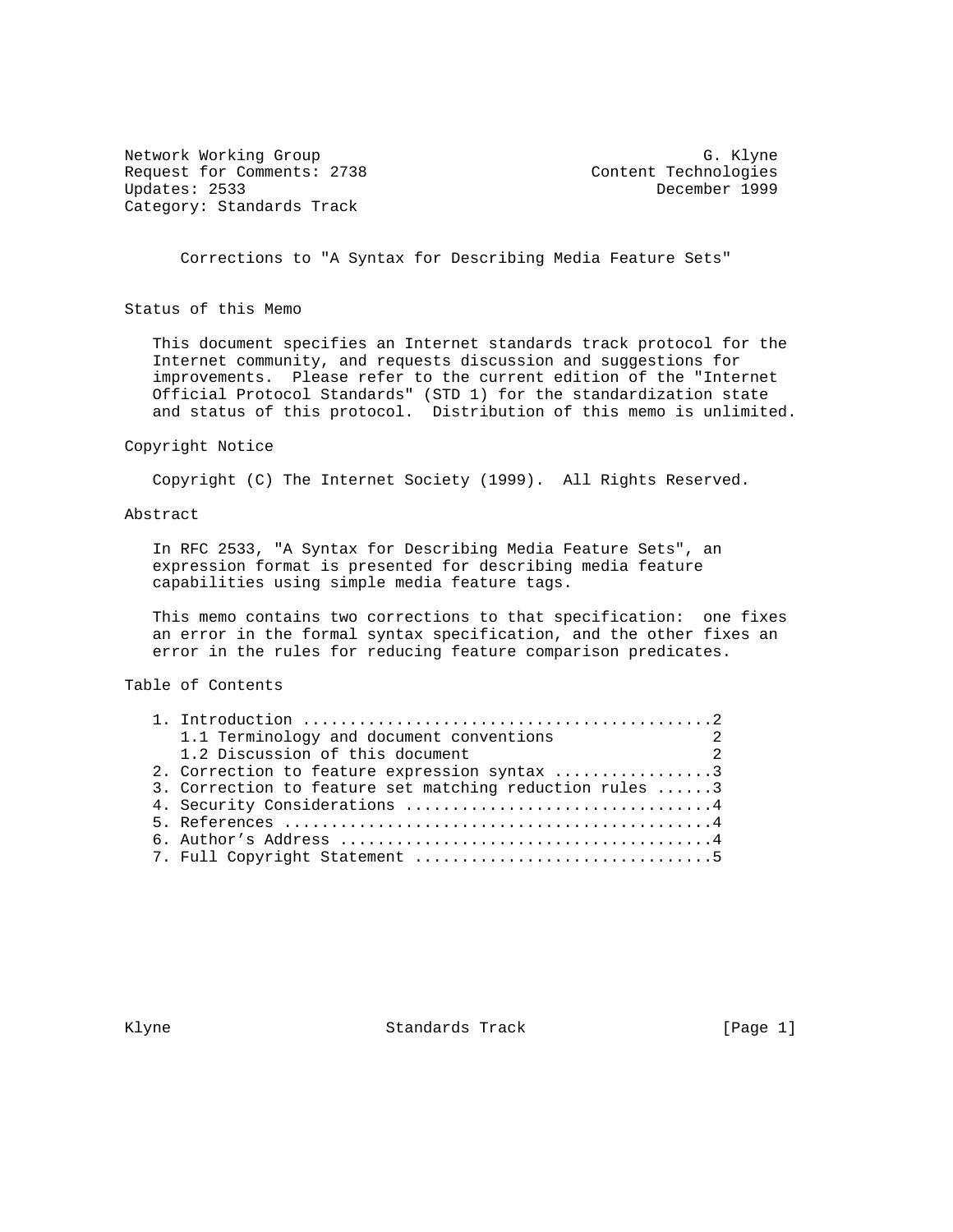### 1. Introduction

 In RFC 2533, "A Syntax for Describing Media Feature Sets" [1], an expression format is presented for describing media feature capabilities using simple media feature tags. This provides a format for message handling agents to describe the media feature content of messages that they can handle. That memo also describes an algorithm for finding the common capabilities expressed by two different feature expressions.

 This memo contains two corrections to that specification: one fixes an error in the formal syntax specification, and the other fixes an error in the feature set matching algorithm, in the rules for reducing feature comparison predicates.

 The first of these corrections affects the normative content of RFC 2533; the second affects non-normative content.

#### 1.1 Terminology and document conventions

 This specification uses syntax notation and conventions described in RFC 2234, "Augmented BNF for Syntax Specifications: ABNF" [2].

 NOTE: Comments like this provide additional nonessential information about the rationale behind this document. Such information is not needed for building a conformant implementation, but may help those who wish to understand the design in greater depth.

1.2 Discussion of this document

 Discussion of this document should take place on the content negotiation and media feature registration mailing list hosted by the Internet Mail Consortium (IMC).

Please send comments regarding this document to:

ietf-medfree@imc.org

 To subscribe to this list, send a message with the body 'subscribe' to "ietf-medfree-request@imc.org".

 To see what has gone on before you subscribed, please see the mailing list archive at:

http://www.imc.org/ietf-medfree/

Klyne **Standards Track** (Page 2)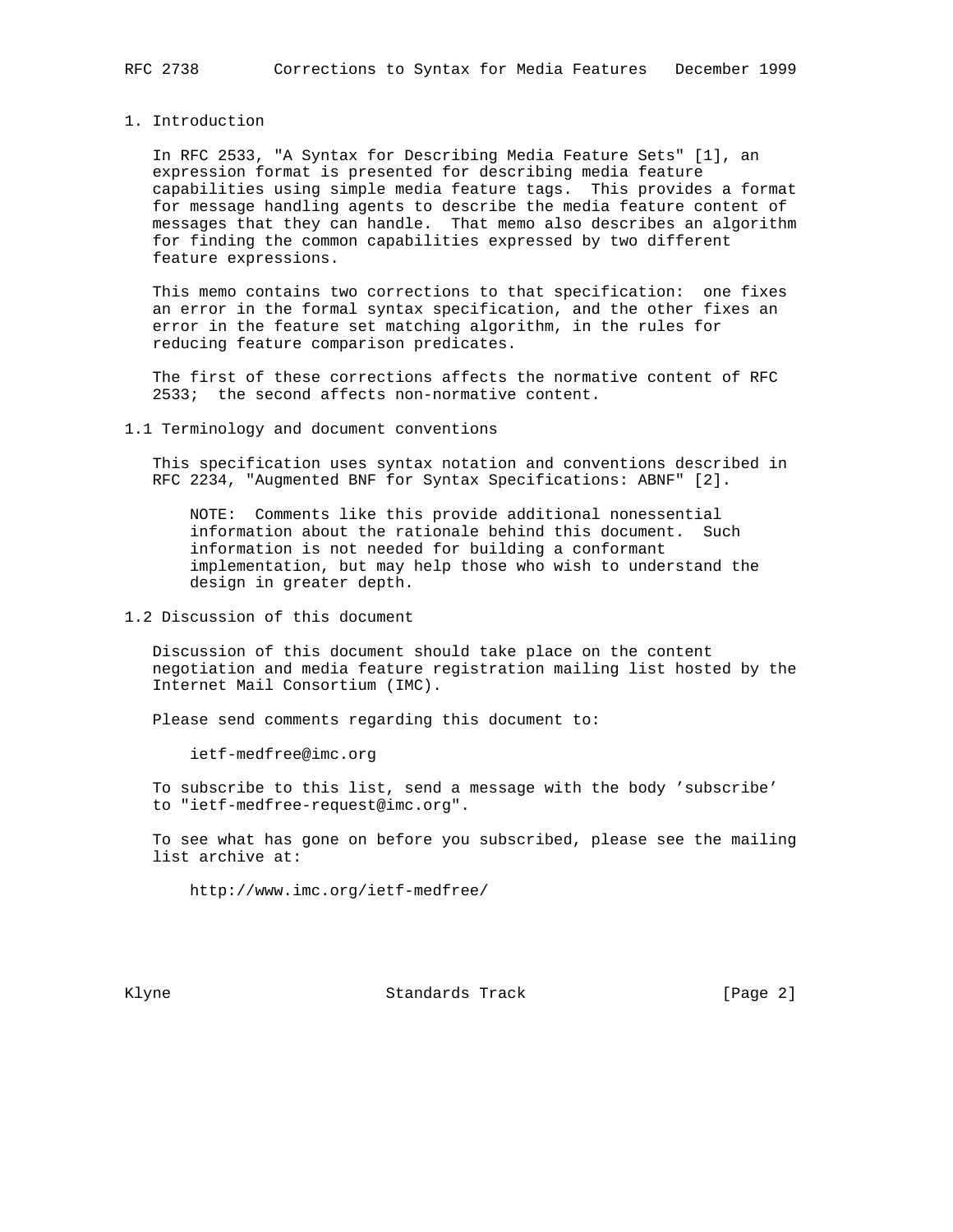RFC 2738 Corrections to Syntax for Media Features December 1999

2. Correction to feature expression syntax

 In section 4.1, RFC 2533 defines the syntax for a "set" expression as follows:

set = attr  $"=" "[' select" = " ' " " set" ' ' , " set" ' = " set" '$ setentry = value "/" range

The production for 'setentry' should read:

setentry = value / range

 That is: the '/' character is not a character literal, but separates two alternative forms for 'setentry'. This corrected syntax allows the set expression examples given in section 4.2.5 of RFC 2533, such as:

( width=[3,4,6..17/2] )

3. Correction to feature set matching reduction rules

 In section 5.8.2, "Rules for simplifying unordered values", RFC 2533 lists the following rewriting rules for simplifying feature tag comparisons with unordered values:

| $(LE f a)$ $(LE f b)$ |  | $\leftarrow$ > (LE f a), | a=b       |
|-----------------------|--|--------------------------|-----------|
|                       |  | FALSE,                   | otherwise |
| $(LE E a)$ $(GE E b)$ |  | $\leftarrow$ > FALSE,    | a!=b      |
| $(LE f a)$ $(NL f b)$ |  | $\leftarrow$ (LE f a)    | $a!=b$    |
|                       |  | FALSE,                   | otherwise |
| $(LE f a)$ $(NG f b)$ |  | $\leftarrow$ > (LE f a), | a!=b      |
|                       |  | FALSE,                   | otherwise |

The second of these rules is incomplete, and should read:

| $(LE f a)$ $(GE f b)$ | $\leftarrow$ > (LE f a), a=b |           |
|-----------------------|------------------------------|-----------|
|                       | FALSE,                       | otherwise |

 NOTE: implementation experience with these rules has suggested a revised feaure set matching algorithm with a more useful set of simplification rules. Apart from the change noted above, the algorithm given in RFC 2533 has been implemented and shown to work as intended, but the results generated are not always in the most convenient form. It is planned to test and publish a revised algorithm at a future date.

Klyne Standards Track [Page 3]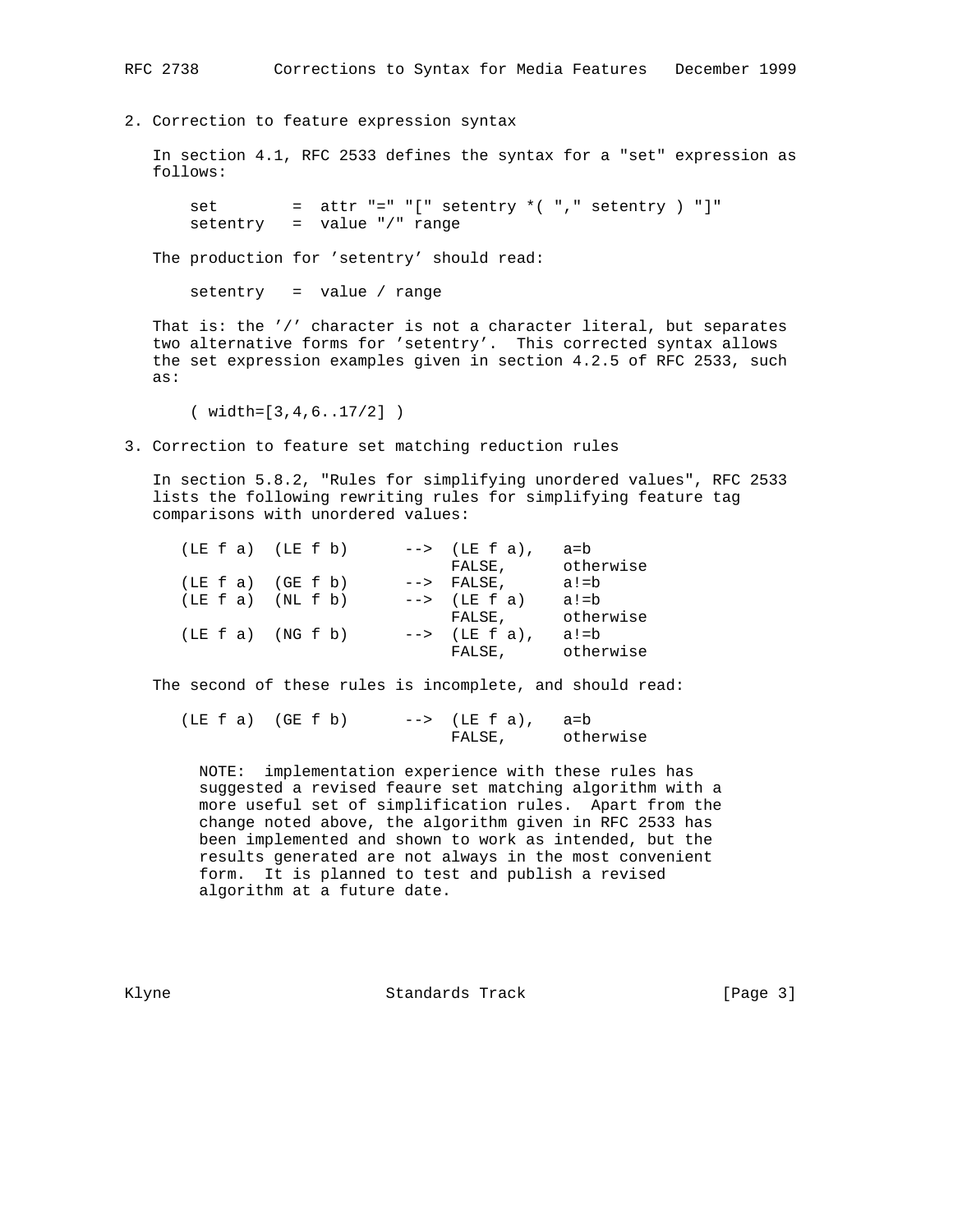### RFC 2738 Corrections to Syntax for Media Features December 1999

## 4. Security Considerations

 Security considerations are discussed in RFC 2533 [1] and related documents.

- 5. References
	- [1] Klyne, G., "A Syntax for Describing Media Feature Sets", RFC 2533, March 1999.
	- [2] Crocker, D. and P. Overell, "Augmented BNF for Syntax Specifications: ABNF", RFC 2234, November 1997.
- 6. Author's Address

 Graham Klyne Content Technologies Ltd. 1220 Parkview Arlington Business Park Theale Reading, RG7 4SA United Kingdom

 Phone: +44 118 930 1300 Fax: +44 118 930 1301 EMail: GK@ACM.ORG

Klyne **Standards Track** [Page 4]